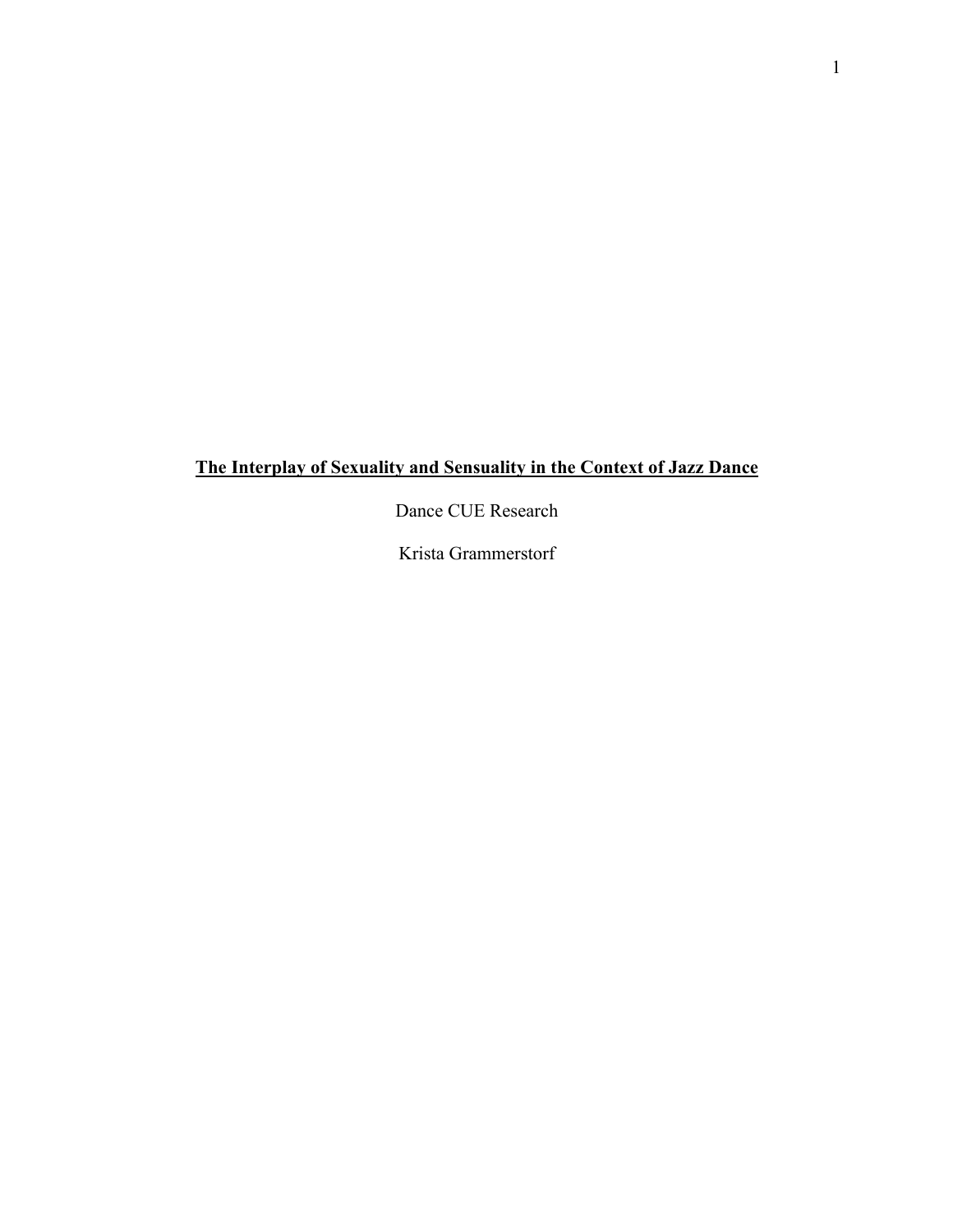### *Abstract*

For my Dance CUE research, I chose to study jazz dance in performance settings. Specifically how sexuality and sensuality can explain the misconceptions of the art form. This research is important to better understand why women and their bodies have been objectified on stage. Also, the study of the relationship between sexuality and sensuality in jazz dance is important in understanding why it took time for the genre to be respected by the dance community. Jazz dance being recognized as an erotic dance form has caused dancers to fight for its legitimacy. The research I have conducted is broken up into sections: introduction, sexuality, sensuality, further analysis, movement analysis through video and conclusion.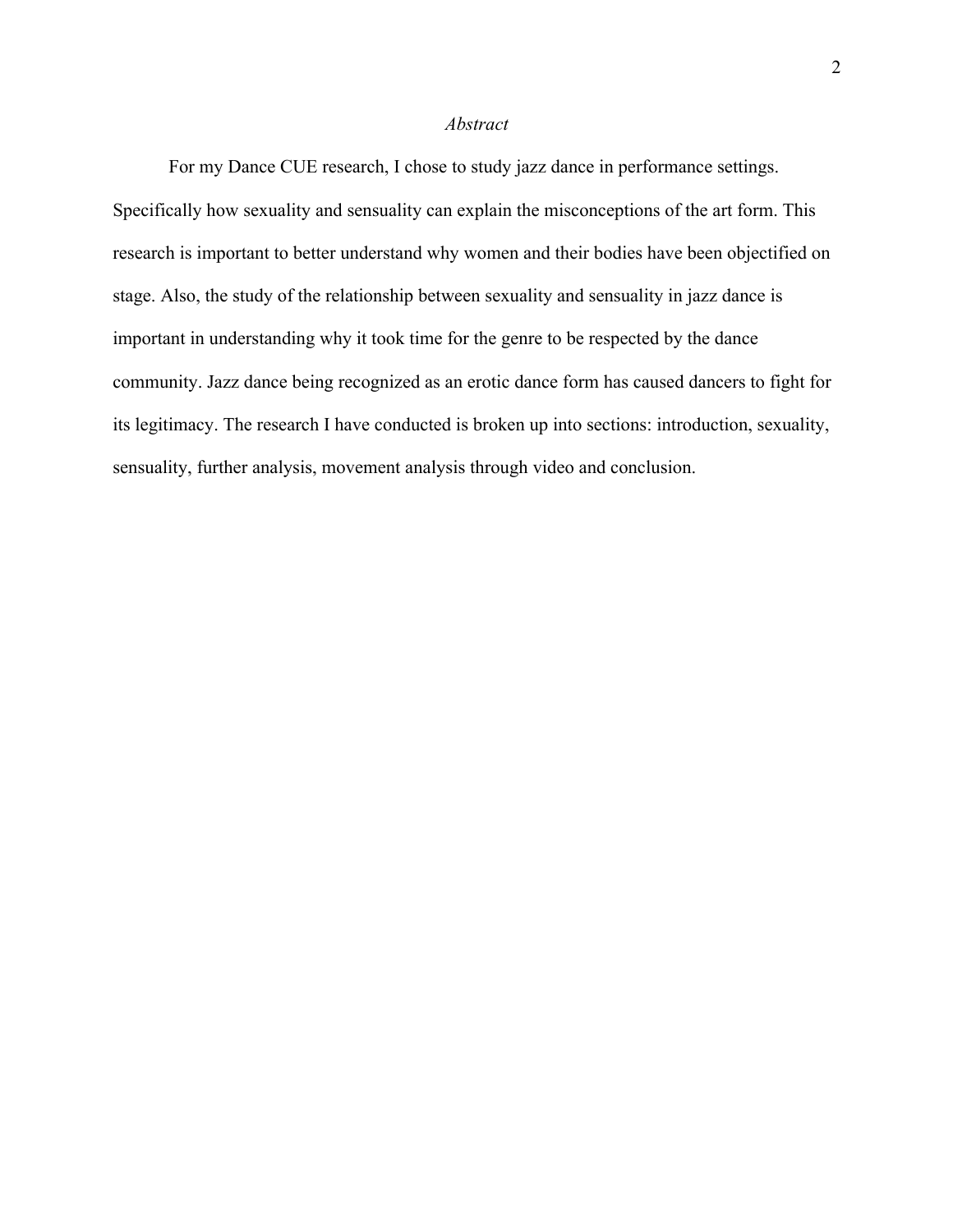## *Introduction*

The purpose of my research is to better understand the relationship between sexuality and sensuality in jazz dance, specifically its place in performance settings. I am curious how the two can be both separate and comparative ideas. Through this research I will look at how the female body is portrayed by the audience when performing more sexual content, and how/if the movement qualities in the choreography change when performed by male identifying performers. I will then look at various jazz dance choreographers and analyze how they utilize both extremes of sexuality and sensuality in their work, as well as analyzing the history of jazz dance and how a performer's race effects the way the audience reads the performance. This research is important to better understand why women and their bodies have been objectified on stage. This objectification depends on who is dancing and who is watching.

Jazz dance is known to be the more erotic and sexual dance form. As explained by Blackburn Center in its post about the historical roots of the sexualization of Black women, the idea of sexual roots come from the African diaspora in Western culture (Center). This is something that I have been taught and reminded of by my various professors at Muhlenberg College. Prior to my higher education, I was not as informed of my dance history and where the movement I was participating in came from. On the City Academy webpage, I learned that the term 'jazz' originated from twentieth century sexual slang, from the words 'jism' and 'jasm'. Later the site notes that the term jazz had become associated with the objectification of women (City Academy 2017). Jazz dance contains the same energy and eroticism found in striptease dance and overlaps in many ways. Jessica Berson is a modern dancer who had the opportunity to learn about the strip tease dance form firsthand. She states in her book, *The Naked Result: How Exotic Dance Became Big Business*, that there is a sense of erotic subjectivity that this dance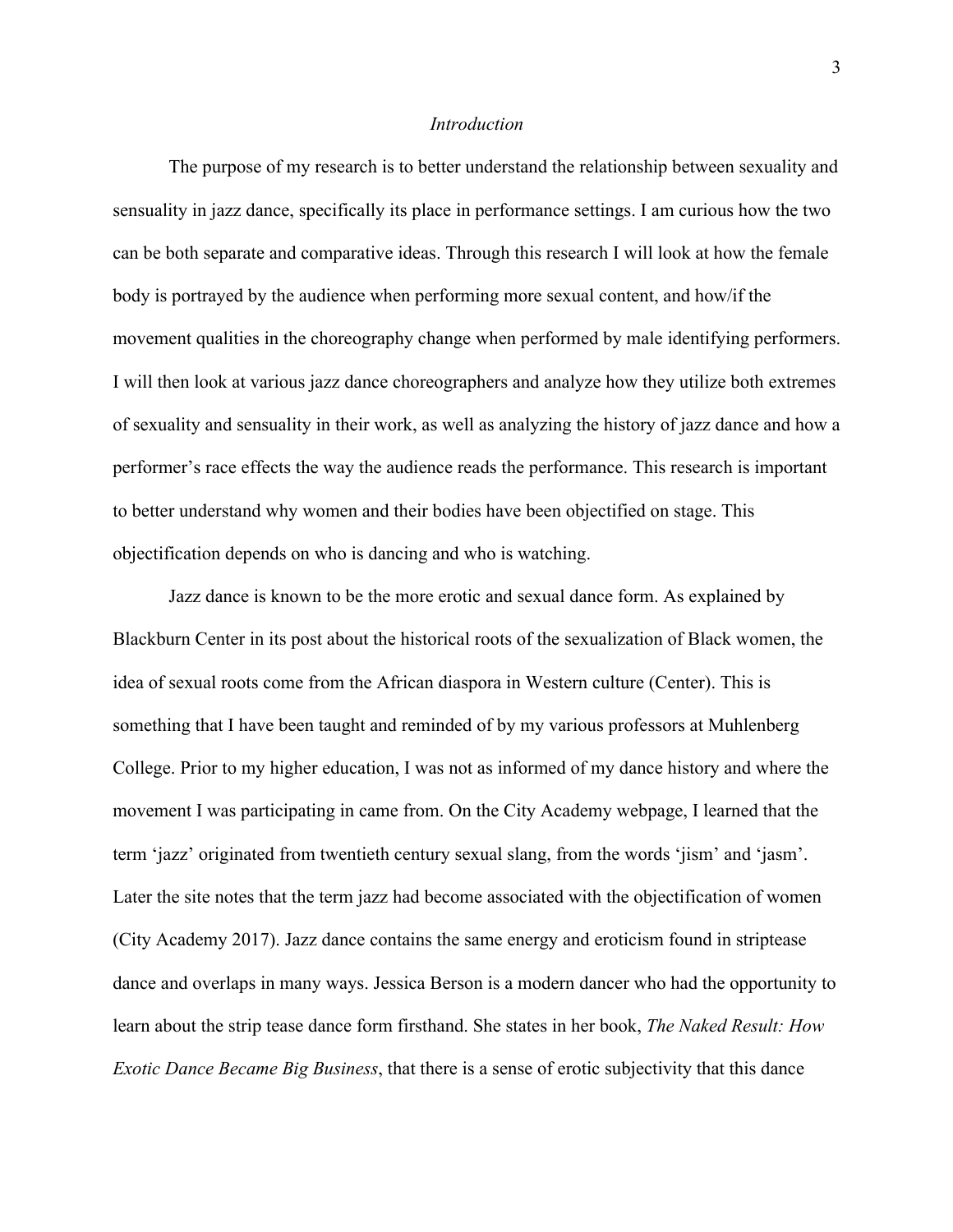form can offer female performers. Club dance meets the aesthetic criteria applied to theatrical dancing. "Dancers are there to entertain and seduce audiences; display the dancer's body; engage individual audience members visually, verbally, and often physically" (Berson 2016). Although jazz dance performance does not intend to seduce its audience, this idea that the dancer's body is on display is what relates it to club dance. There are some ideas of concert dance in strip tease dance to include elongated extensions of the legs, high jumps, multiple turns, and of course "dancing sexy" (Berson 2016).

I was inspired to learn more about this topic due to my lifelong training in dance. During my dance studio and college experiences I have always been noted to be 'a jazz dancer'. For me my goal was to be recognized as being a versatile dancer. Constantly hearing comments like this made me feel like my work in other areas wasn't as strong. Over time I realized how this isn't necessarily a bad thing and it persuaded me to dive deeper into my past and the long history in the genre. As Sean Cheesman states, "Jazz is hard to define because it's constantly changing and growing. But that means a jazz dancer can easily do all types of dance" (Dance Spirit 2014). I decided that I wanted to pursue Jazz Dance in my post graduate work and started to do more personal research in my dance practices. Through my personal experiences being directed by a choreographer to perform with a particular intent, I was influenced and motivated to complete this research.

When discussing Jazz Dance, it is important to recognize where it came from, its history, and how it has been shaped to be the genre we know today. It is also crucial to recognize the bodies on stage, in terms of their race and gender and how that interplays with movement. Dolores Kirton Cayou discusses the origins of jazz dance specifically with the roots of African dance in her journal article, *The Origins of Modern Jazz Dance* from The Black Scholar, further analyzing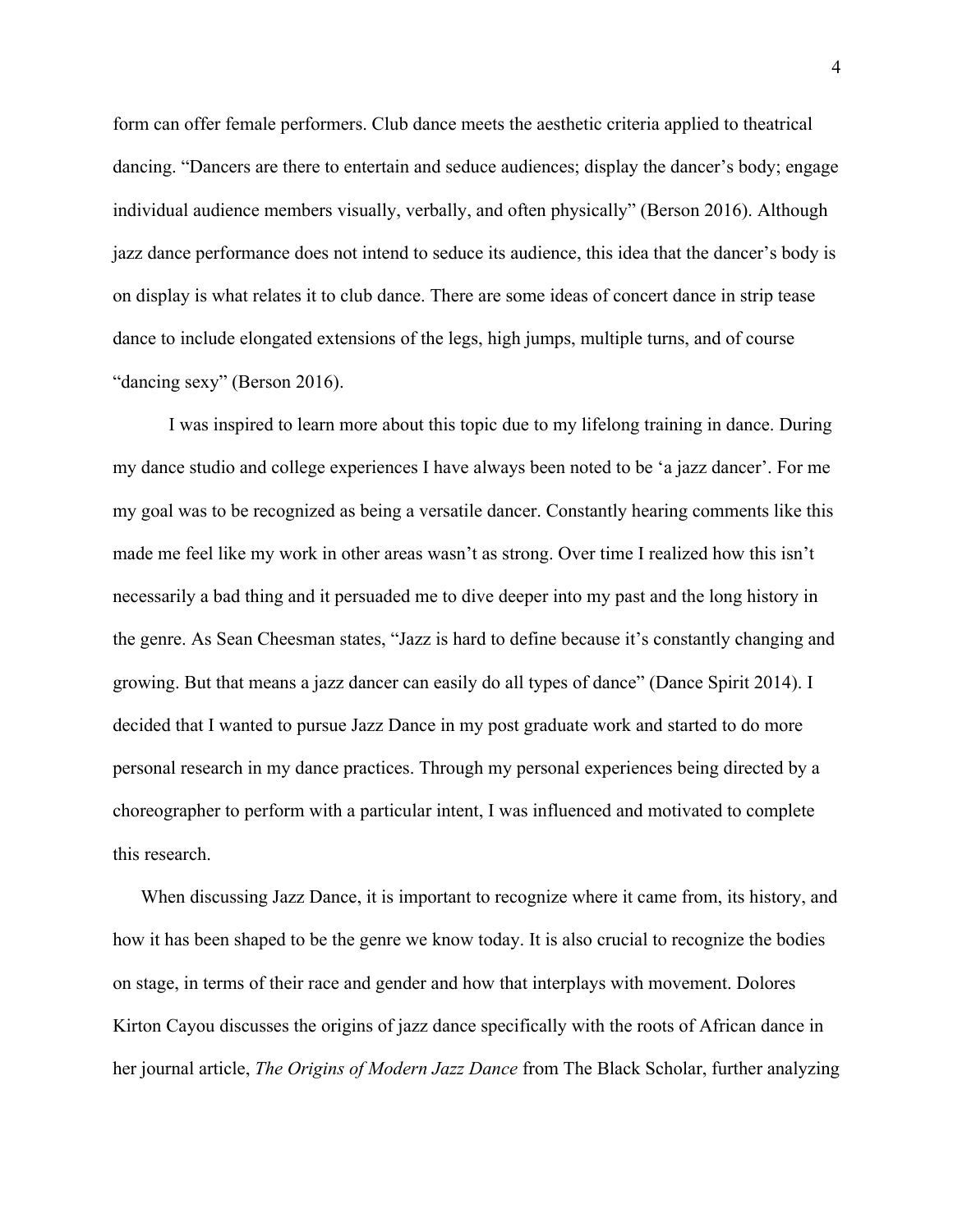how slavery disrupted the idea of cultural expression. Jazz dance was not a dance form that was institutionalized. Due to this, it was only seen on the concert stage at the beginning of its creation. Black bodies were oppressed on the stage (Cayou 1970). Black dancers were rarely highlighted in performance settings if at all allowed to participate. Compared to City Academy, they state that slavery played a huge part in the formation of jazz dance. The jazz dance we know today came about in the early 1900s in New Orleans. The music and rhythms of African slaves were adopted, and movement came from an emotional outlet (City Academy 2017). Enslaved women essentially used dance as a way to cope with the way they were being treated and used dance to let out and release their emotions. Carlos Jones covers the aesthetics of Jazz dance and its directness with racism in the journal, *Jazz Dance: A History of the Roots and Branches*. The credibility has been lost in the art form and social power has dictated what remains in the dance form (Guarino 2014). I have found that dance teachers are not taking the time to acknowledge and accredit where this movement lies within history. There is a power dynamic as noted by Jones of what is visible in jazz today. There is a history of white and black bodies not being able to convene together in public spaces (Guarino 2014). This is an important idea to consider as when Black bodies were finally seen onstage, they were depicted to be highly sexualized beings.

White jazz dance pioneers have taken the African roots of the art form and have commercialized it in more recent years. Commercial dance combines multiple dance forms together and are the most choreographed numbers that are often seen on television, music videos, exc. According to the Dance Spirit article, *The Jazz Breakdown*, commercial jazz showcases the latest steps to pop songs and can be seen by artists like Janet Jackson and Paula Abdul. There is an emphasis on impressive tricks, leaps, flips and turns (Dance Spirit 2014). I will discuss later on how commercial jazz differs in musical selections. On the contrary, concert jazz dance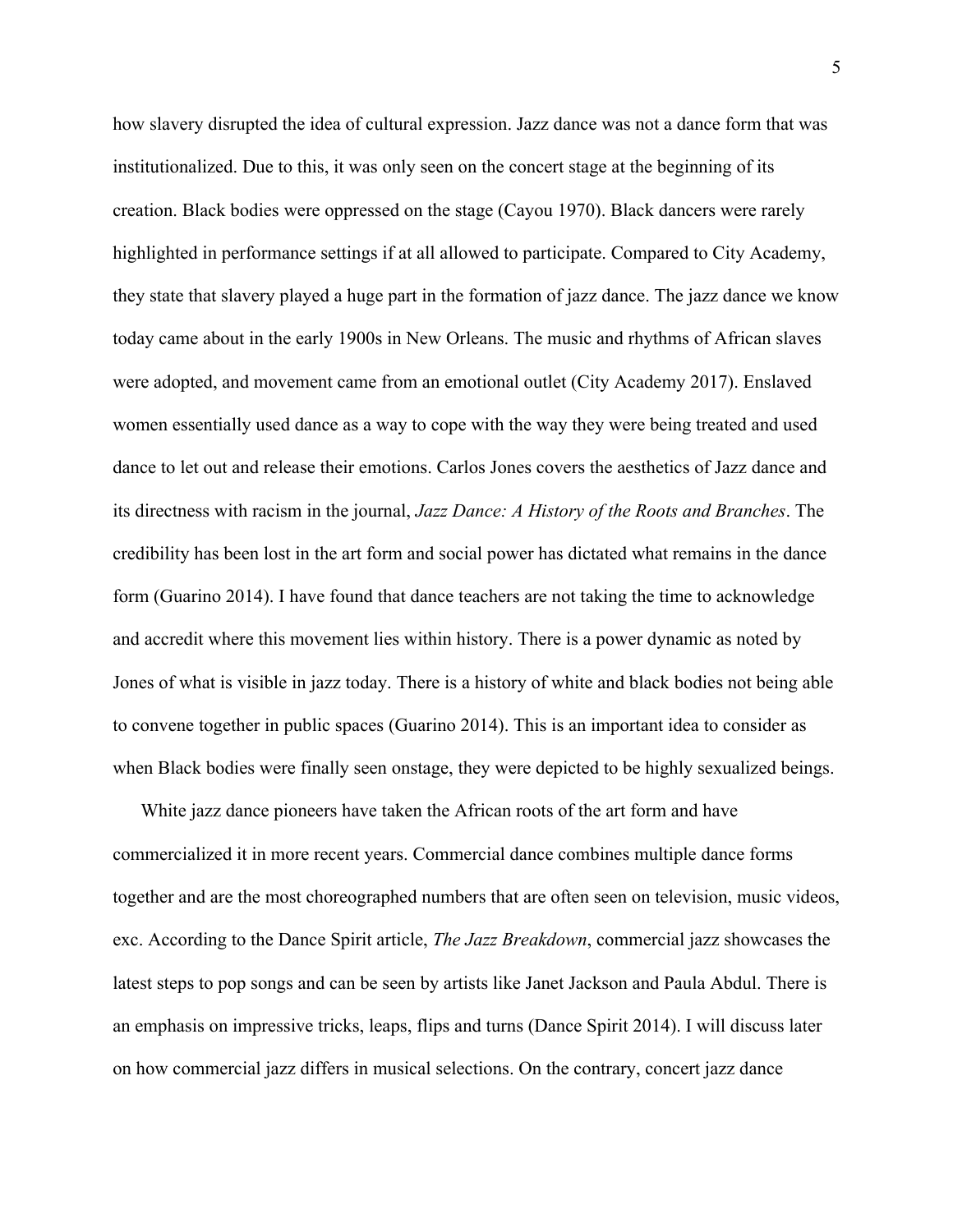celebrates classical jazz and has been performed in Broadway musicals and by professional dance companies. The movement includes strong contractions, isolations and hinges. As quoted in Dance Spirit, "It's a style performed from the core, with clean and strong lines emanating from the hips and chest," Sue Samuels says (Dance Spirirt 2014). The article later acknowledges that Jack Cole, Gus Giordano, Matt Mattox and Luigi were major influences of this classic jazz form in the concert dance scene.

The study of the relationship between sexuality and sensuality in jazz dance is important in understanding why it took time for the genre to be respected by the dance community. Its Black dance origins in relation to hypersexuality has caused dance pioneers like Gus Giordano to fight to make it recognized as a legitimate art form (Dance Spirit 2005). Hypersexuality from a movement perspective demonstrates a craving/excessive amount of sexual dancing occurring at one time. Psychologically, it appears that the dancer is obsessed with this idea of lust in movement more than the spectator expects there should be. Sexuality and sensuality can be better understood through the analysis of movement quality, mind-body connection, gender and race in adjacent with audience perspective and its relationship to the objectification of female bodies. In completing my research, I first looked at information that was already published on the topic and found myself looking at how the history of jazz caused opinions with racial ties. As a white woman I understand my privilege and biases and am not trying to imply that I have a complete understanding of what Black bodies have experienced.

## *Sexuality*

I find it important to first review the dictionary definitions of both sexuality and sensuality. According to Merriam-Webster Dictionary, sexuality is the "expression of sexual receptivity or interest especially when excessive". These types of dances are made with the intent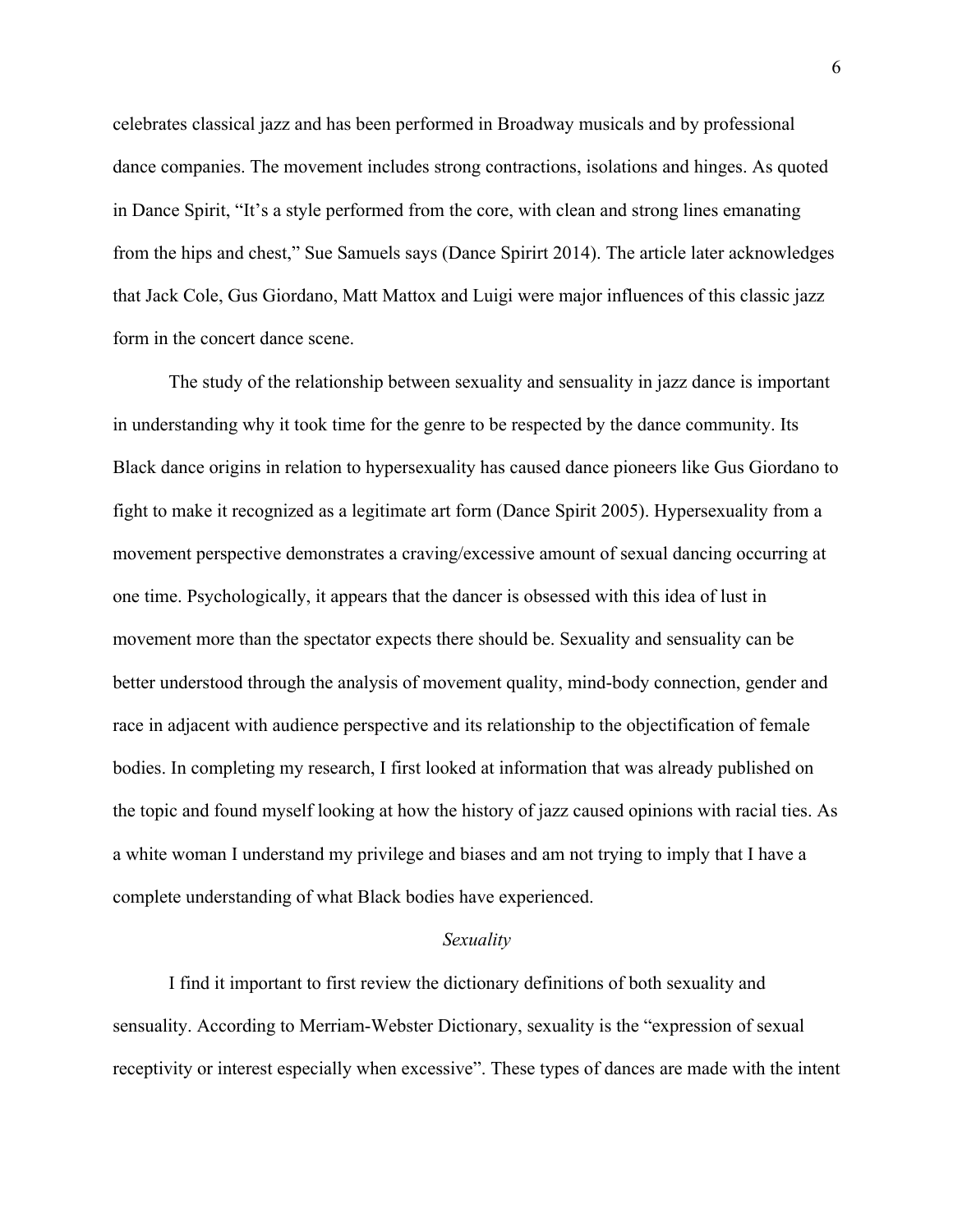of overt sexuality to excite and entice the audience. They are purposefully designed with sexual emphasis. Judith Lynne Hannah investigated dance and sexuality as a source of power in her journal article, *Dance and Sexuality: Many Moves* from The Journal of Sex Research. She claims that dance and sex both use the human body, and both involve the language of pleasure. These two ideas may be conceived as inseparable even when sexual expression is unintended (Hannah 2010). The types of movement choreographed in sexually driven works are important to look at as well. Hannah notes that pelvic thrusts, grinds and sexual acts on-stage help reveal meaning. Analyzing the sex characteristics in regard to use of pelvis, breasts, and hips in choreography reveal the playfulness that is present. This article offered me the idea that sex and dance are directly related. Returning to this idea that jazz dance is erotic and sexual, it is interesting to look at some of the personal experience's striptease dancers faced. Berson describes, "Performing at Backstage Bill's in New Haven and at Diamonds in Hartford, I discovered that dancing sexy assumed divergent meanings depending on who was dancing and who was watching," (Berson 2016). This recognition of 'who' is important in understanding why women were objectified onstage in both jazz and striptease dance. The male gaze is what has viewed female dancers as erotic objects instead of expressive subjects.

In jazz dance specifically there has been a known oversexualization of Black female identifying bodies. Europeans believed that Africans were sexually driven due to the minimum amount of clothing they wore and the suggestive tribal dances they performed (Center). Their overall appearance and choice in costuming gave this perception to the Europeans. During the slavery era, when a Black enslaved woman got pregnant, she was seen as being promiscuous and highly sexual. Black bodies that were auctioned off appeared to be in nude form while white bodies were covered up since they were more modest (Center). Judith Lynne Hanna notes that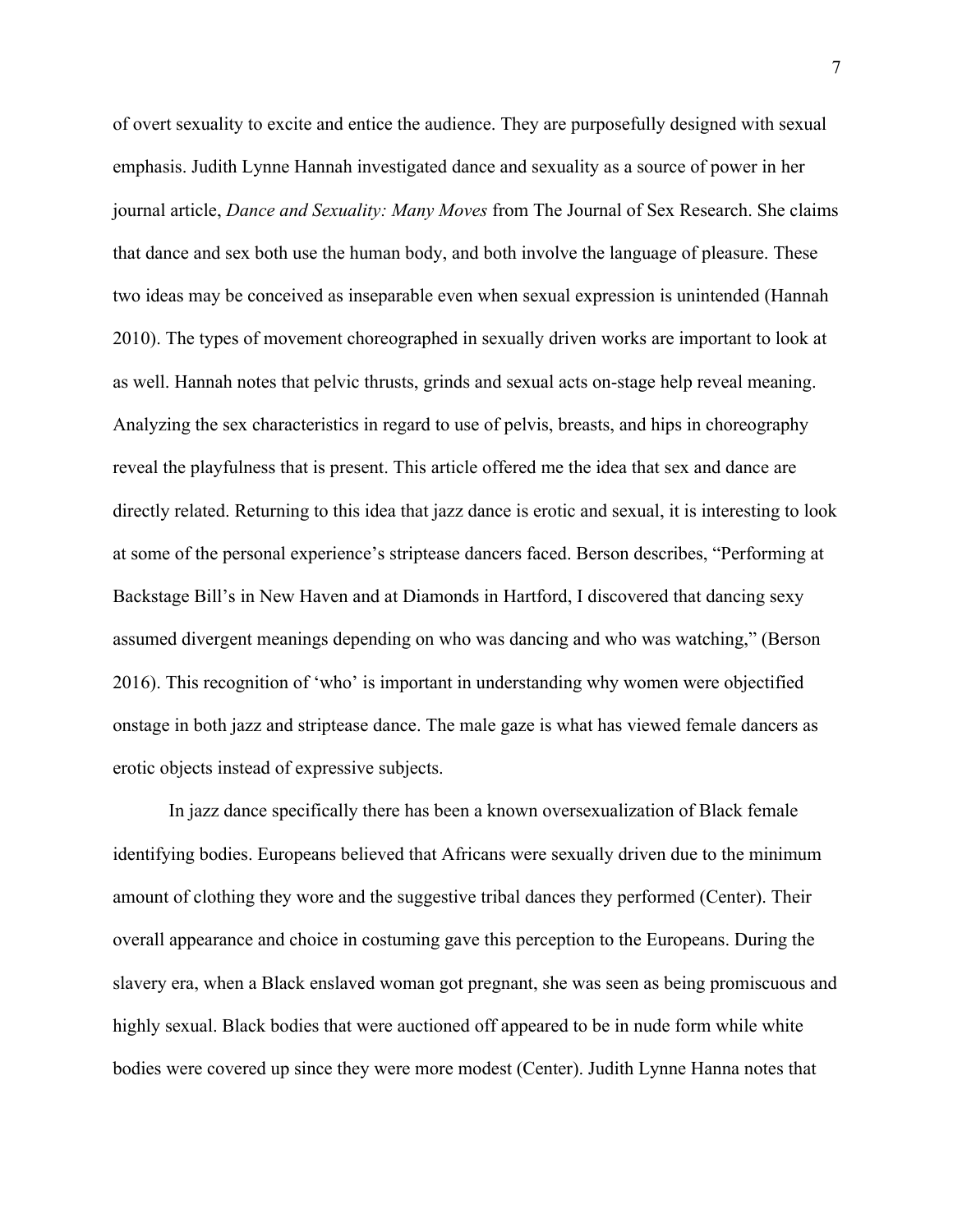Jaeger believes that nudity is a costume in dance that is not always sexual but can be used to express vulnerability and beauty of the body (Hanna). Therefore, being nude or partially clothed onstage does not always have sexual connotations, the dancers could be expressing beauty of the body or the emotion of oneself.

The way a Black woman moves her butt has depicted her as a sexual freak. Sonja Thomas notes Brenda Dixon Gottschild's explorations in her article, *Articles Educated Feet: Tap Dancing and Embodied Feminist Pedagogies at a Small Liberal Arts College*. Gottschild states that, "for black vernacular dances that accentuate the trunk, the butt is part of a gendered discourse with sexually charged energy that must be contained," (Thomas 202). What Thomas is getting at in this section of text is that sexual movement had to be toned down for these types of bodies in order to fit the aesthetic of the other dancers. When Black dancers who were trained in Africanist forms entered the white concert dance world, their movement was too sexy as the accentuation of the buttocks did not meet the aesthetic standard (Thomas 202). The aesthetic standard of concert dance was for dancers to look clean and professional on stage. This accentuation of the buttocks was seen in hip isolations in jazz dance. African dance forms practiced hip isolations overtly and were to be performed toned down in the jazz dance form. As noted by Sue Samuels, "It's a style performed from the core, with clean and strong lines emanating from the hips and chest" (Dance Spirit 2014). Black female bodies have felt the pressures to hold back in their movement in order to avoid grabbing the central attention of others.

The shape of a dancer's body can also create sexual connotations. The size of a male's buttocks or female's breasts can be distracting and used to judge a dancer's artistry (Hanna). Dancers are seen as physical objects when they are presented onstage and the shape of the body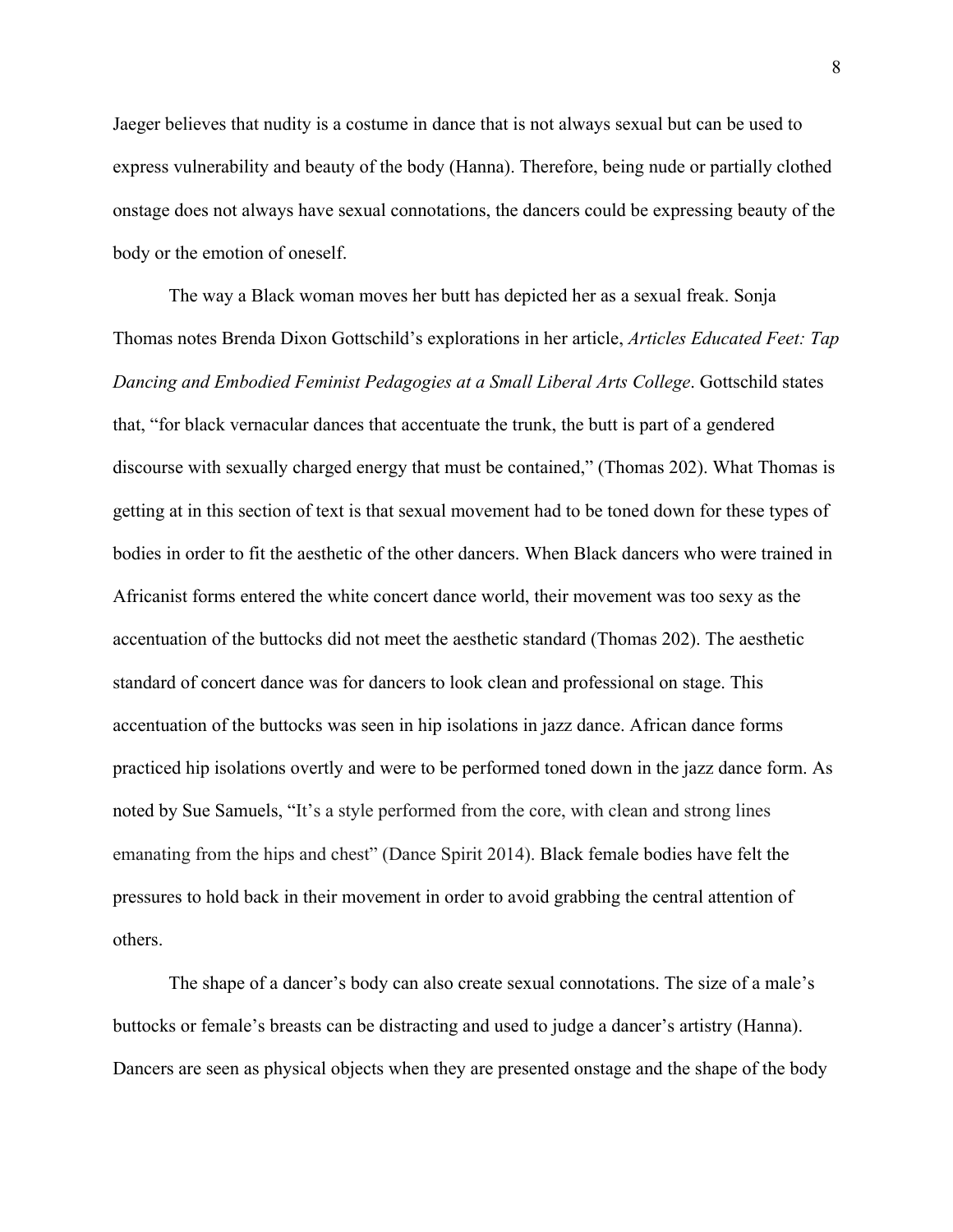is ultimately what the audience is perceiving. If a dancer is curvier, has large breasts or buttocks they can come off to being hypersexual beings when they begin to move. This is especially the case when movement has a sexual drive to it. Today in society dancers are very comfortable in expressing oneself and not afraid to touch themselves in front of others. This is something that I have adjusted to when performing and dancing in college settings. It was a culture shock for me and my family as well when shifting from dance studio to concert dance training. I have always been comfortable with my dancing body and expressing myself. There was a time where my family, specifically my mom felt like I was putting "too much of myself out there" on social media when posting a sexualized piece of movement which I learned in a dance class. Her initial response was that the male gaze was going to view me moving my curvier body around and have a perception of the 'type of person I am'. For me I was just letting go and releasing emotion, yet to others it could have been seen as me objectifying my own body for others to critique.

#### *Sensuality*

I believe that sensuality is about the personal expression of the dancer and comes from a personal place of feeling. On the other hand, Merriam-Webster defines sensuality as "relating to, devoting to, or producing physical or sexual pleasure" (Merriam-Webster). This definition implies that sensuality is directly related to sexuality. In the context of dance, sensual movement shows feeling and emotion, and can be implicit, slow and smooth. This embodied manifestation of sensuality is performative and not intended to be sexual. An article from the Brazilian Council describes sensuality as expressing one's attitude and used to arouse curiosity and to intrigue. They go into detail on how each gender identifies sensuality in themselves. Men express sensuality through sexual gestures while women express it through softer affection (*Brazilian Zouk Dance Council*). In my opinion, sensuality is the soul of Jazz Dance although it has strong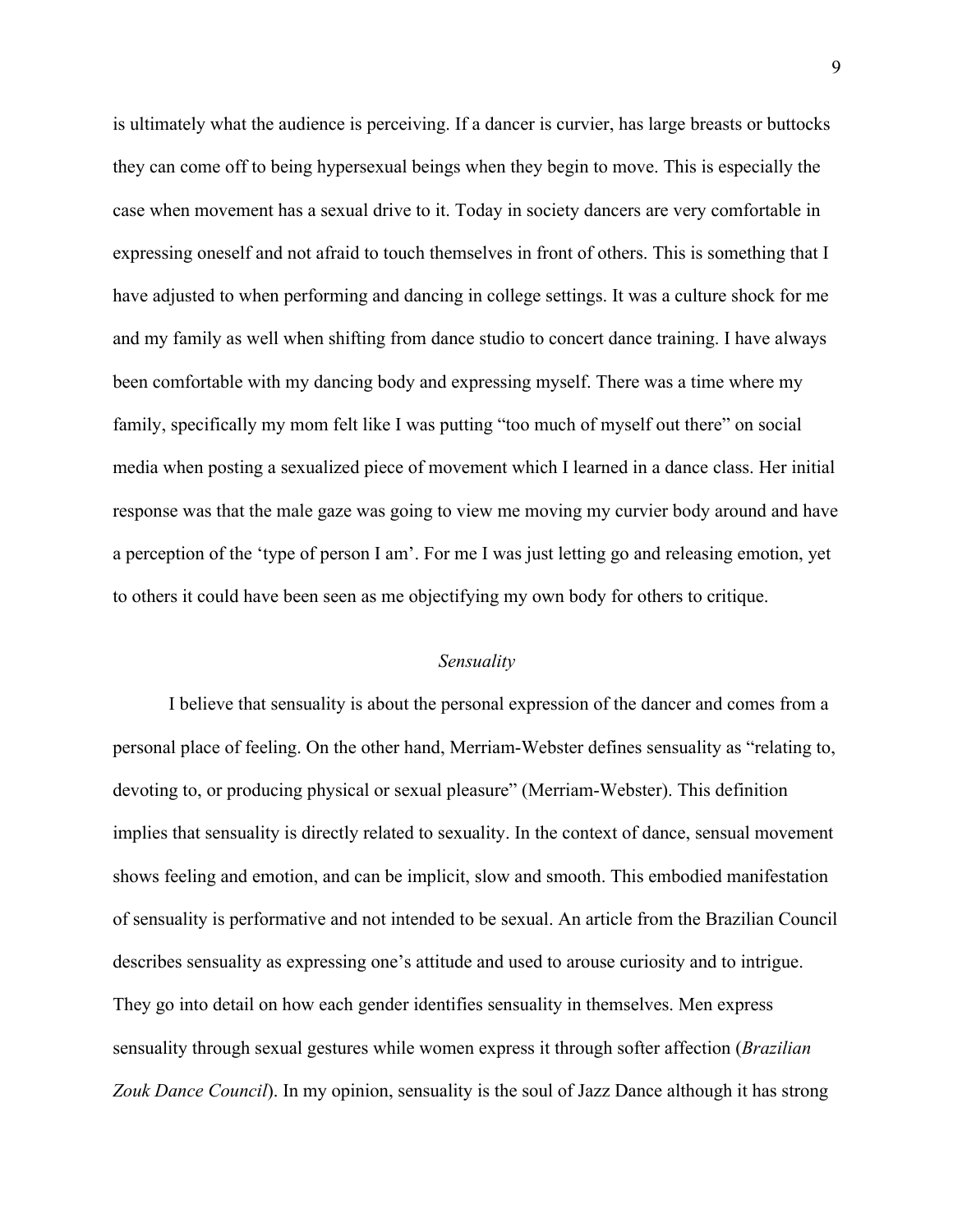sexual roots. Berson states that Wes, a former Alvin Ailey dancer who owned a strip club, instructed dancers who felt most sensual in sinuous, to emphasize their fluidity in sustained movements (Berson 2016). In this example as a coach and choreographer, Wes is giving direction of intent to his dancers. This is central to my argument, that the dancer and choreographer need to be straight forward with their movement intentions as it effects how the audience finds meaning in the dance. My later analysis of Giordano Dance Chicago's movement invention will further explore this idea.

#### *Further Analysis*

Analyzing the movement quality of the dancers performing in jazz dance works can help us understand when a dancer is performing with a sexual or sensual intent. Sarah Rubidge notes how women have had a history in dance of performing more skillful movement that still underplays their technical ability. This is made evident in Rubidge's article *Decoding Dance* which was featured in Dance Theatre Journal's 1989 issue. Female dancers are often seen as delicate creatures that are light and airy and appear to be weak. Their movement is fluid, sensuous and sexual. Men perform more vigorous and strong movement that showcases their strength and dominance (Rubidge 1989). This is something that is prominent within multiple genres of dance, whether looking at Ballet, Modern or Jazz. Carlos Jones describes the movement quality of jazz to be sultry and seductive, having 'hmmm factor' connotations in his article on race in *Jazz Dance: A History of The Roots and Branches* (Guarino 2014). This seductive description comes from his analysis of enslaved people. The role of seduction in jazz is to make the audience enticed and interested in the ways that the body can express itself. Looking at the movement quality of males, they also tend to perform dynamic qualities of sharp, edgy, and vigorous while females perform more fluid and smooth movement (Rubidge). Ultimately it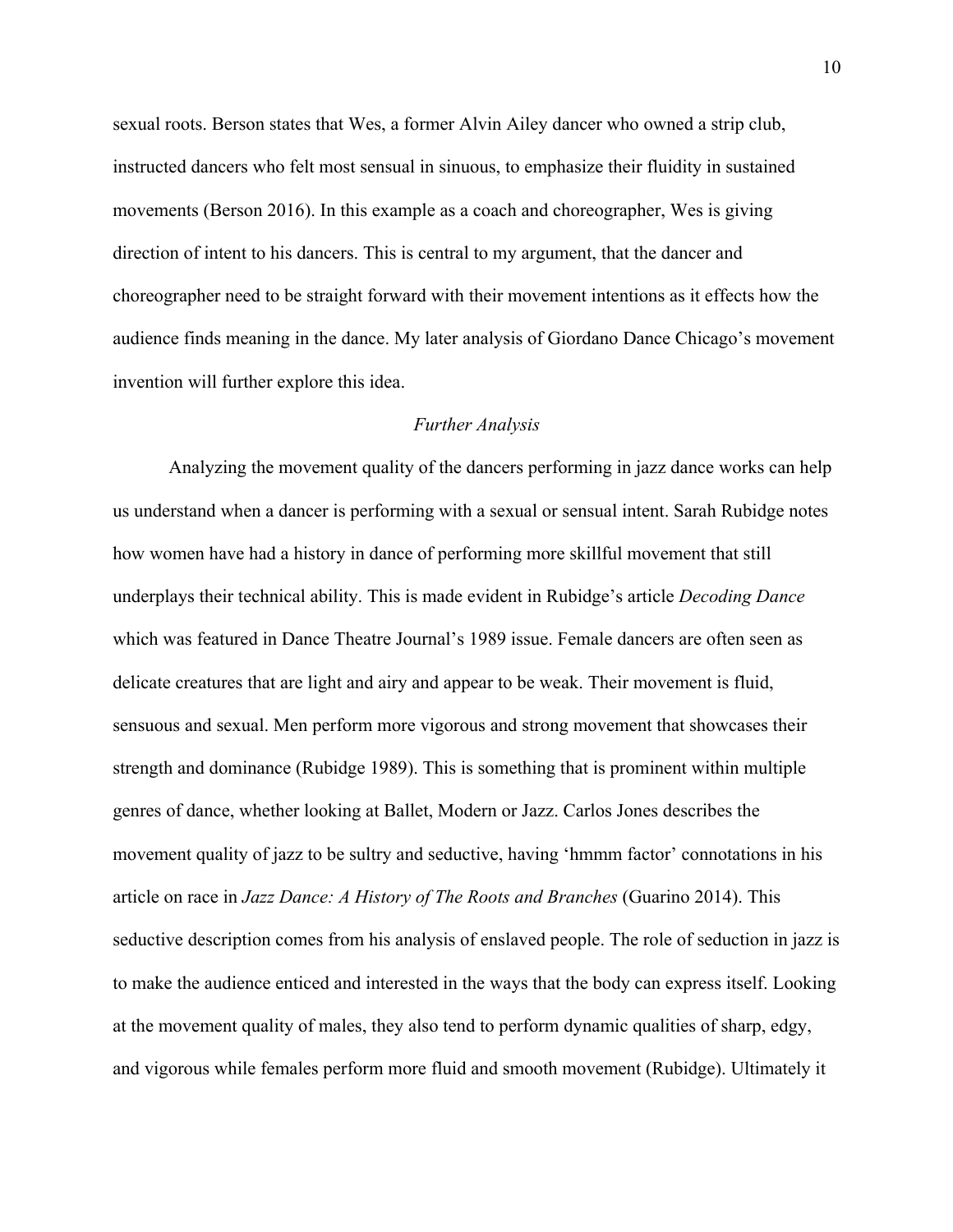is up to the choreographer to dictate if the movement given to both female and male identifying performers should be performed with the same intentions. It is noted that choreographers like Richard Alston and Slobhan Davies rarely differentiate male and female dancer's movement vocabulary or quality (Rubidge). As described by Jessica Berson, "A punch that is performed fast and hard is a very different experience and expression than one that is performed slowly and without muscular tension. It is the quality of the movement that makes the difference" (Berson 2016). Berson is highlighting the importance of how a movement is performed, as it provides different meaning for the viewer. Historically, men and women have performed movement with distinctly different movement qualities. It is the choreographer who decides if they are going to follow this status quo or have all bodies on stage perform the same movements and intent.

The mind/body connection a dancer possesses can also affect the way movement is perceived. Linda Haviland states how the mind on movement effects the way the dancer performs the work in her article, *The Sentient Archive: Bodies, Performance, and Memory*. Our history of performing and perceiving dance is used when analyzing and dissecting the meaning behind someone's movement. When I am watching dance, I bring my own knowledge and history to my viewing experience and can infer meaning of a piece differently than the person next to me. The author goes on to discuss the effects of dance competitions showcasing over the top, virtuosic, overly emotional, attitude, and sexually driven dancing. Haviland covers the aesthetics of competitive jazz dance and how there is a difference between mind/body movement and physical entertainment (Bissell 2018). Competitive jazz dance has turned into a showcase of tricks and extensions and does not embody or pay tribute to the origins of the art form.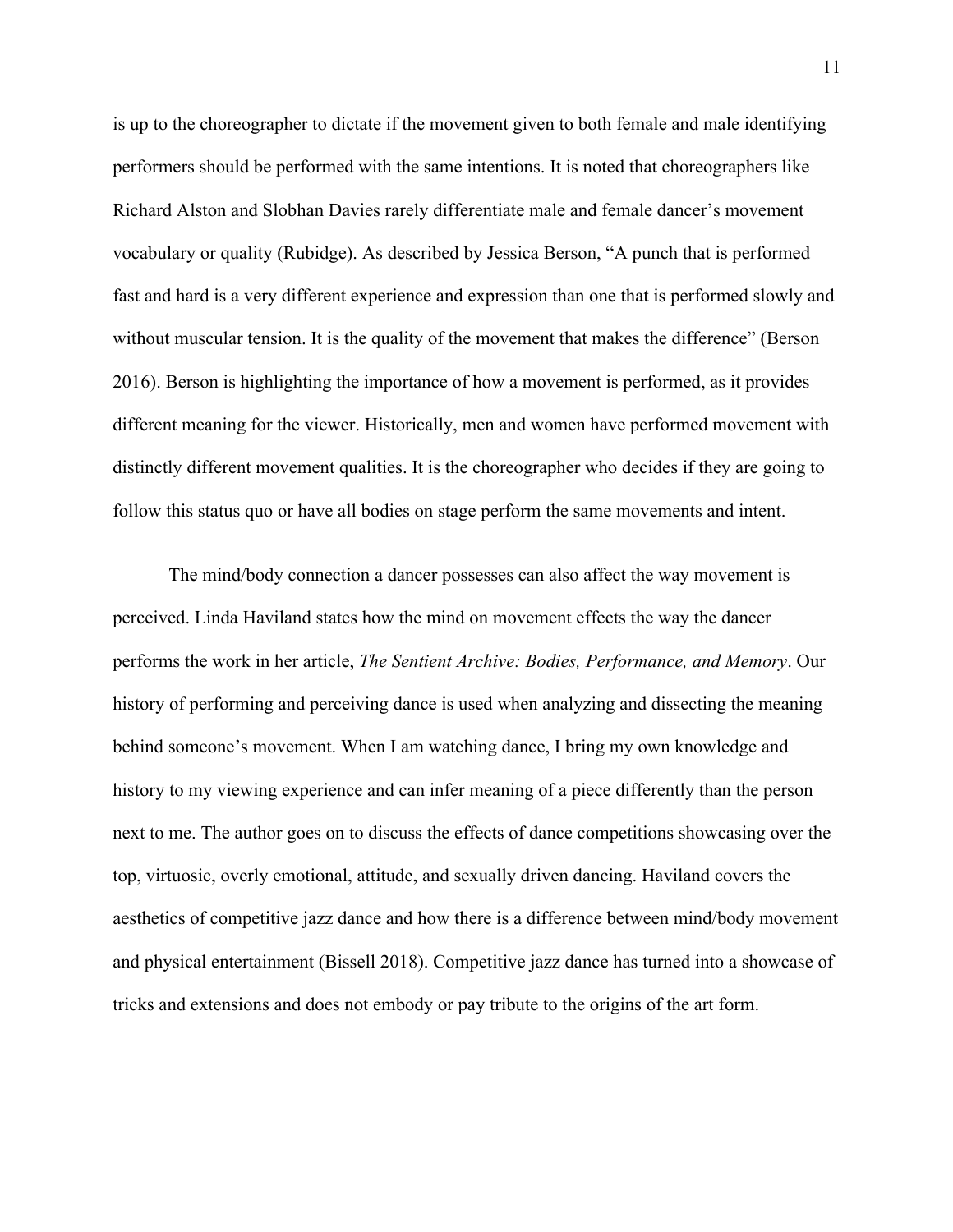The audience's perspective plays a huge role in determining if a performance is sexually and/or sensually driven. Each performance is typically presented to a new audience each time. This audience is made up of people who come from a variety of backgrounds. We all have had our own experiences and prior knowledge we bring to the table. Rubidge also discusses in her article, *Decoding Dance*, that the cultural values of the spectators play a role in understanding the meaning and reading of a work. So much imagination is put into dance that the viewer could read too much or too little into its sexual metaphors (Rubidge 1989). These sexual metaphors are not always picked up by a viewer as one could not be knowledgeable in such connotations. What is beautiful about dance is that every person does not have to understand or believe a work has a particular meaning. Our imaginations can create a vision for which we only believe. Judith Lynne Hannah notes that the point of view of being a participant versus viewer determines how a performance can be interpreted (Hannah 2010). When you are participating as a dancer in a work you have a better understanding of what is expected of you and what you are trying to portray to the audience. The viewer does not necessarily have all the information that the dancer was given when learning a work, so it is not as likely for an audience member and dancer to have the same interpretation of such dance.

The musical selections chosen for a jazz dance work can influence the way the piece is depicted by the viewer. Like jazz dance, jazz music originated from the same African lineage. Jacqueline Nalett explains how African rhythms were brought to America by African slaves and were used in the minstrel shows performed by white bodies in her article, *A History of Jazz Dance* for the book Jump Into Jazz (Nalett 2005). The 1920's became known as the Jazz Age where New Orleans was the homeplace of this genre of music (Joanne 2008). In *A Brief History of Jazz* article from Stella and Rose's Books, Joanne dives into how jazz music changed each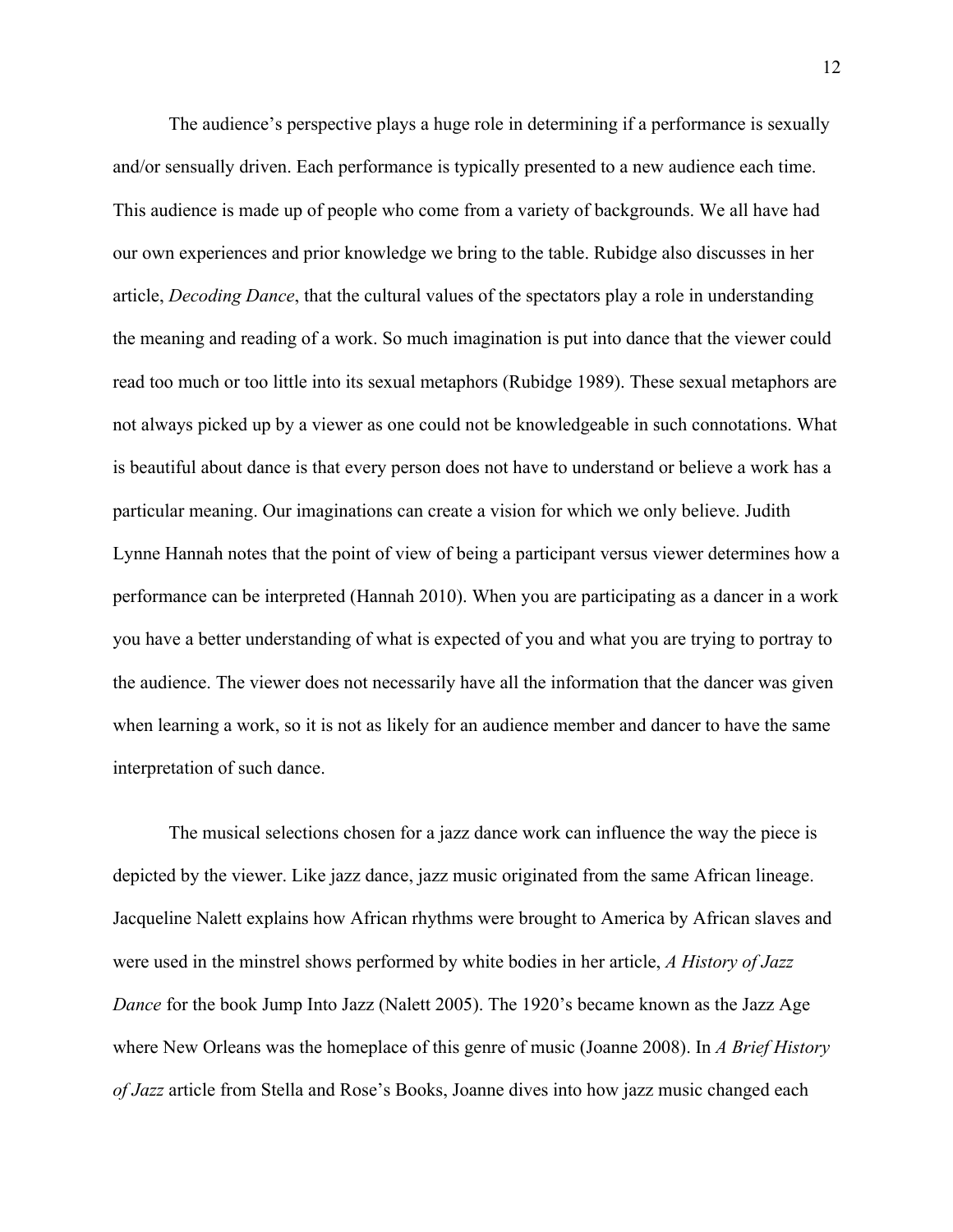decade from the 1920's to the present. Jazz music is unique as it heavily uses improvisation, giving the musician the opportunity to express themselves in their own way. The style and tune of jazz music was not written down like other genres but was rather passed on by ear (Joanne 2008). Nalett notes how jazz music spread from New Orleans to Chicago and later New York which helped popularize jazz dance (Nalett 2005). I believe that jazz dance choreographers today do not often present this genre of movement with jazz music. There are pieces where the performers are dancing jazz to jazz music versus dancing jazz to popular music forms. Dancing jazz to jazz music is seen more commonly in concert dance while commercial jazz is often performed to pop music. In commercial jazz, the changes in the music lead to changes in the choreographic theme (Dance Spirit 2014). Since jazz dance and jazz music both came from the African diaspora, they are directly related in the ways they explore rhythm. In my opinion, it is more satisfying and entertaining to watch jazz performed to jazz music because of their strong relationship and roots.

Certain rhythms and instrumentation in music can allude to sexual or sensual connotations and can create complex meanings. Music can communicate a message and enforce movement choices. Brass sections give off a sense of power and dancers tend to perform movements that accentuate this. Vigorous leaps tend to occur during vigorous brass or percussion sections (Rubidge). The exaggeration and power behind their sound is shown in the dancer's movement choices. A big part of music is personal interpretation. From my own personal music background, I learned in my music classes growing up that Blues music has deep emotional connotations. Notes and cord choices can showcase a dark or light mood which is picked up by the listener. Music that is depicted to be more sensual has a rhythmic influence, showcases more emotion and sadness, slurs the notes, can be legato and shows smoothness.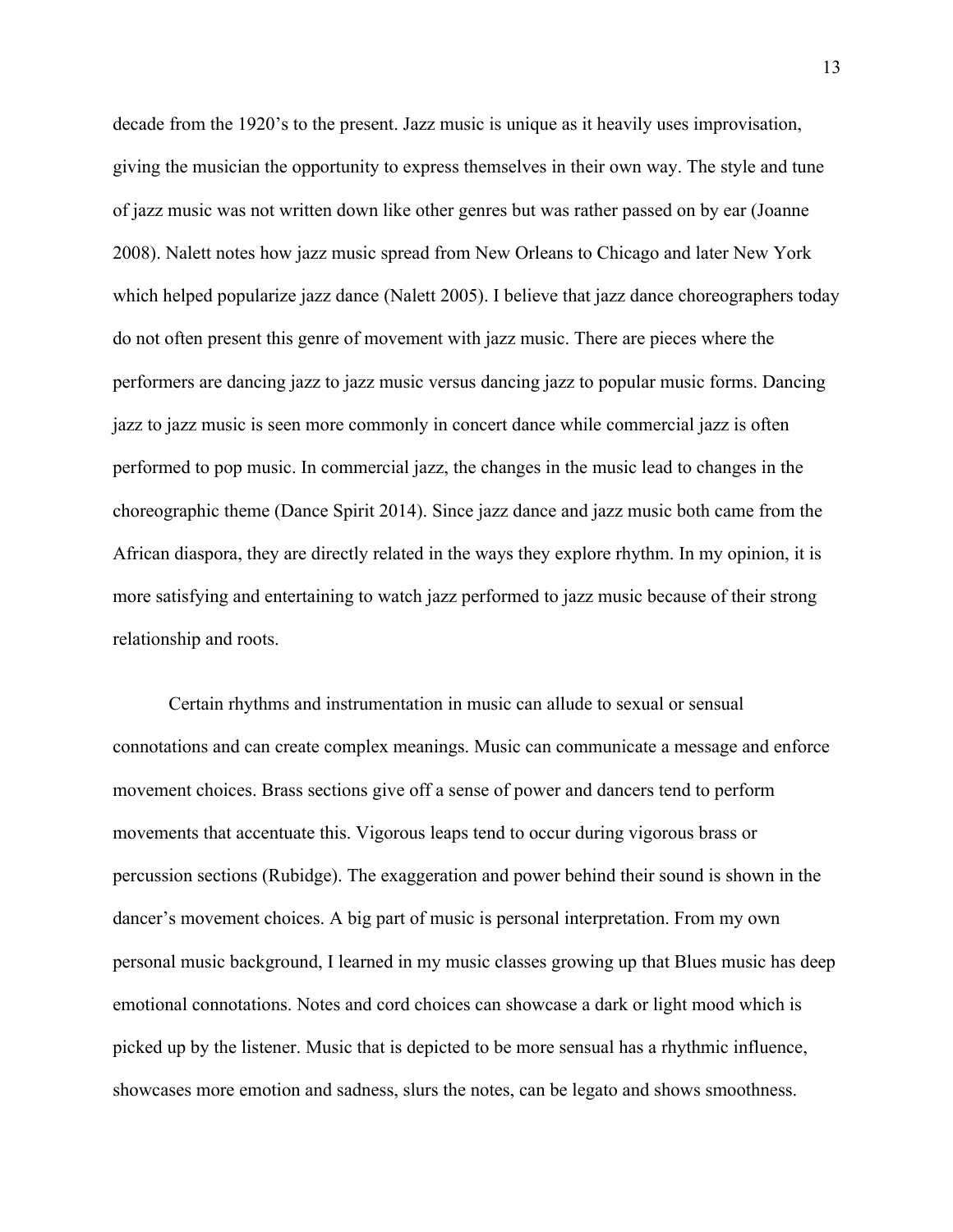Emotional pieces of music have more dynamics and show very slow and fast extremes. There is a built tension in emotion. More sexually driven pieces of music have excitement in the way notes jump around, show syncopation and have staccato notes. The male and female voice can also demonstrate sexual motives through their lyrics. Music with lyrics change the meaning of a piece as the words reveal a specific connotation. In commercial jazz dance, there are "moments where the movement is a very literal interpretation of the lyrics" (Dance Spirit 2014). Movement will match directly to the words in the lyrics, which is seen a lot in competitive dance. For example, the dancer falls to the ground as the singer in the music says, "as I'm falling in love". Jazz dance essentially was born from jazz music rhythms which also has African roots as well.

## *Movement Analysis Through Video*

In this section I am looking at three distinct works by choreographer's Nan Giordano, Danny Buraczeski, and Jack Cole. Each of these selections either recognize or reject sexual and sensual connotations in their movement. I intend to analyze the works from my own interpretation while also looking at other critic's perspectives.

I am interested in the way that Giordano Dance Chicago celebrates sensuality in their performances and movement invention. I chose this artist in particular due to my inspiration for my research as earlier explained in the introduction. In January of 2020 I attended a master class with Nan Giordano, artistic director of Giordano Dance Chicago and daughter of dance pioneer Gus Giordano. The class changed my life and perspective on the art form and had me wanting more. Planning to travel to Chicago for the Giordano Summer Workshop, my plans were altered to participate in a Giordano Technique Certification course over Zoom. As a company, their work concentrates on expressing sensuality and avoiding sexual contexts in their movement. Nan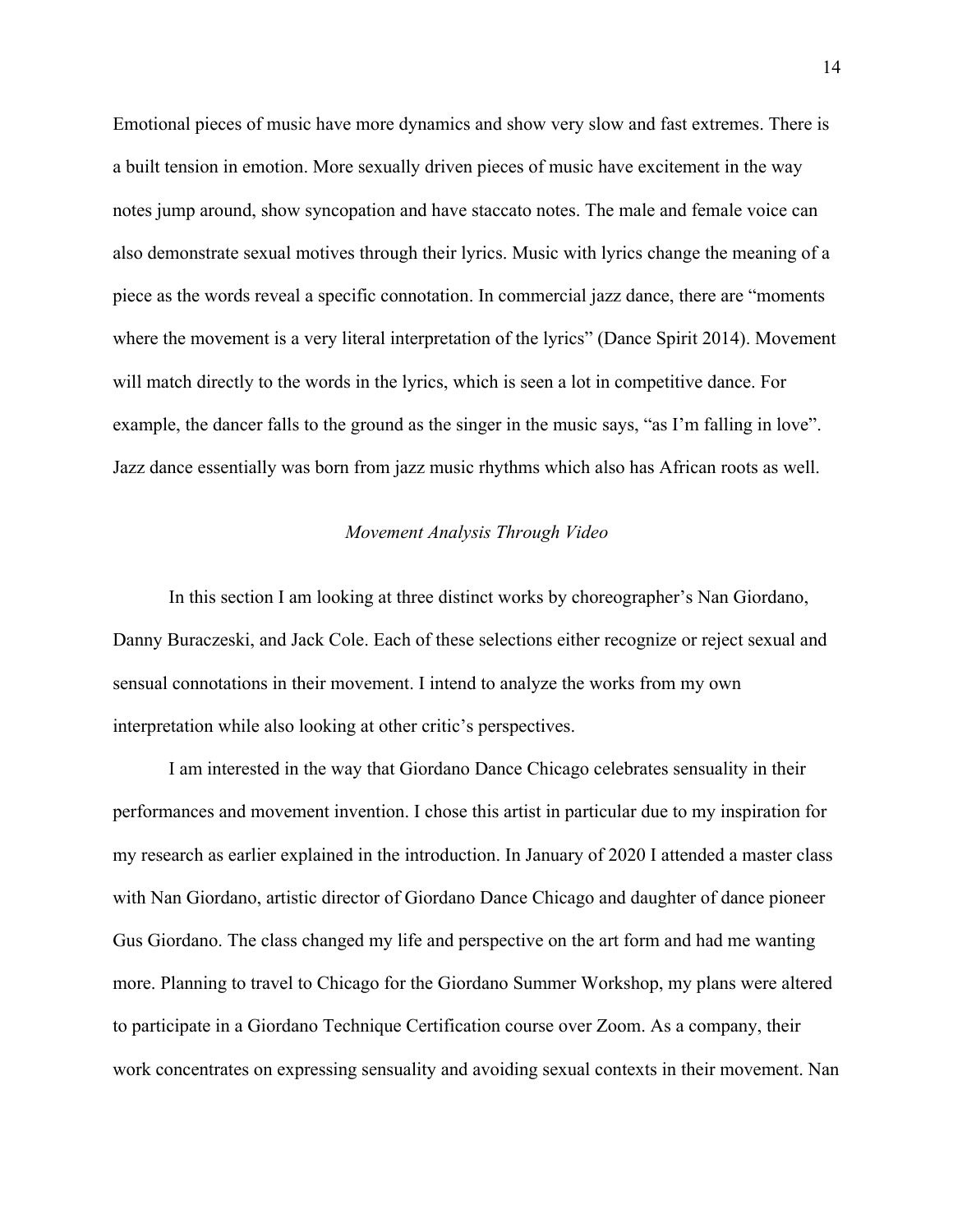stated in the master class that I attended at Steps on Broadway that "Jazz Dance without feeling is nothing" and that it is an expressive form that allows the soul to sing. That moment caused me to reflect on times where my work as a jazz dancer required me to only move in a sensual context and how sexuality was highly denied. Michael McStraw claims how Giordano technique/style celebrates the sensuality of jazz in *Jazz Dance: A History of the Roots and Branches*. McStraw goes on to describe their movement quality as being athletic, strong and free (Guarino 2014). The grounded and pelvis-oriented nature of the movement is something I personally experienced when taking class with Nan. The style of Giordano technique incorporates classic jazz dance, which recognizes its African roots. Jacqueline Nalett describes African dance as being earthy, low level with the knees bent and pulsating movements with body isolations (Nalett 2005). This description is exactly what I experienced when dancing Nan's choreography and working in a crossed fourth position with plié.

In the Spring of 2005, Nan Giordano and Jon Lehrer premiered a new work, *Giordano Moves*, in honor and tribute of legendary jazz dance pioneer, Gus Giordano. Dance Spirit magazine released an interview with the choreographers of the work to understand their inspiration and process. The company's movement incorporates classical jazz roots but with a contemporary definition of concert jazz (DanceSpirit 2005). What make the work stand out is its respect and homage to jazz dance roots. Lehrer worked with Chicago jazz musician, George McCray, to create an original score for the piece which incorporated the main jazz instrumentssaxophone, piano, drums and bass. He also worked with Kevin Dreyer to create dramatic lighting that represented a jazz nightclub (Dance Spirit 2005).

What is first striking about the piece is the use of a solo and duet at the opening. The clear use of saxophone driving the soloist's movement and drums driving the duets make it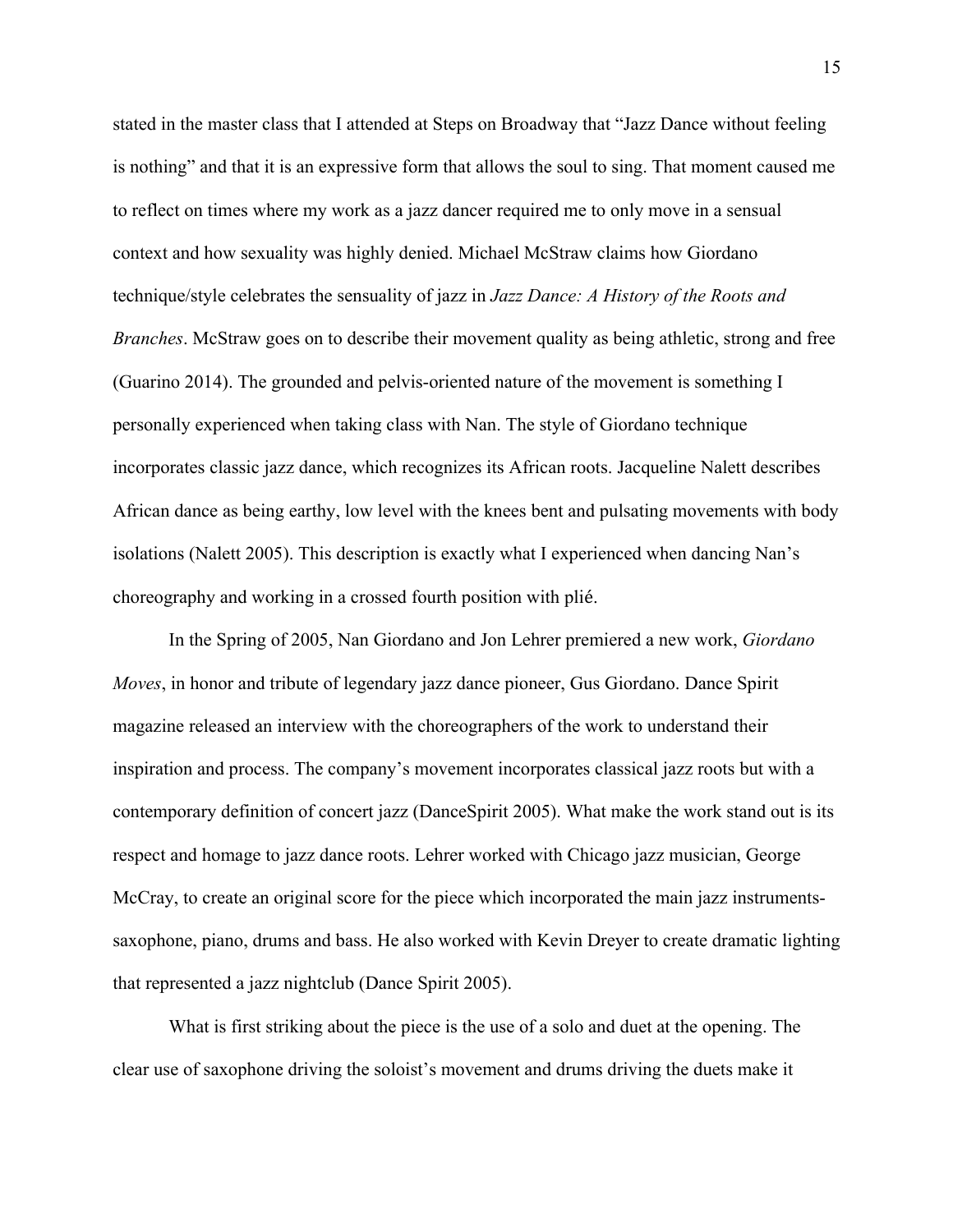appear to be a playful conversation between the two. While completing the Nan Giordano Certification Program for teaching Giordano technique, I learned Gus' various port de bras exercises. This is something that was prominent in *Giordano Moves* as the dancers were utilizing their head and torso isolations (Lehrer 2011). The dancers had a regal feel in their upper body while staying relaxed and poised in the first group unison section. This is noted by Nalett in regard to the Giordano technique, that the dancing incorporates the natural and freer body movement of modern dance showcasing relaxation of yoga influence (Nalett 2005). It is clear in their use of contractions and upper body curves that there is a clear source of energy and expressivity. As the tempo of the music begins to speed up, the dancers begin completing various traveling passes from one side of the stage to the other. The smooth and calm nature of their movement makes the large expansive jumps look effortless. It is the dancer's use of pelvis that drives their dancing from low to high levels in the air.

Lucia Mauro wrote a review for the Chicago Tribune of the performance of *Giordano Moves* in March of 2005 at the Harris Theater for Music and Dance. She notes, "From the spiderlike arms to the sensual hip isolations, the piece showcases an amalgam of Giordano signature gestures," (Mauro 2005). Mauro makes it clear that the hip isolations are not sexual in nature and illustrate how they are used with emotional and expressive intent. As discussed prior, hip isolations and movements can be highly sexualized, yet the style of Giordano dancing executes it in such a professional and clean way.

Next I will be analyzing Danny Buraczeski's work, *Swing Concerto*, which premiered in the Fall of 1993 (Buraczeski *1993)*. The clip I will be analyzing came from its Jacobs Pillow performance on July 28, 1995. This work embodies all elements of concert jazz dance due to its clean lines and use of jazz music. As noted in the Jacobs Pillow description, the work embodies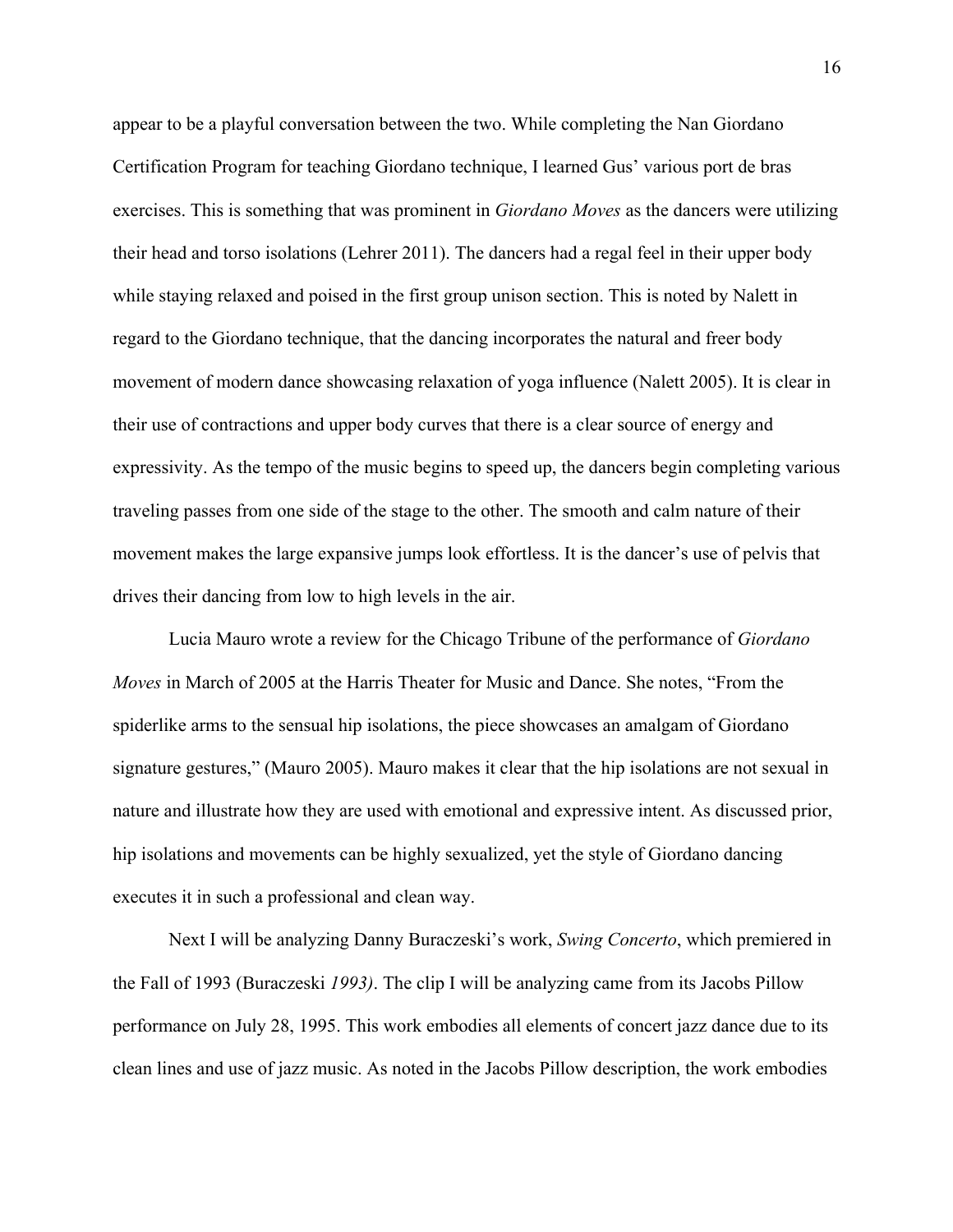Buraczeski's fertile imagination, elegance and love for jazz. It is clear how experienced he is in this classical and theatrical form of dance due to his movement intentions as well as Broadway experience (Buraczeski *1993)*. The dancers begin by traveling and changing their head focus from the floor to the audience while loosely punching the space and completing a head isolation. The use of partnering creates relationships between the dancers that is playful yet explores the various rhythms by the jazz instruments. This work explores the idea of sensuality through the subtle shifts of shoulder isolations and shimmy motions. Choreographically, Buraczeski chose to have all female and male dancers perform the chorus section in unison to the musical selection of 'Sing, Sing, Sing'. All dancers were performing large turns and jumps on stage, traveling swiftly back and forth no matter what their gender. Buraczeski did not feel the need to separate the type of movements the female and male performers were dancing. In an interview hosted by Buraczeski with his three soloists of *Swing Concerto*, Zach talked about the excitement he had as a dancer playing with swing music and the roots of jazz (Buraczeski 2015). Zach expresses how his understanding of jazz technique came full circle as his solo in the work made him explore plié as currency. Danny's choreography had a strong connection of the pelvis with the ground, practiced shifting weight which allowed Zach to add his own nuances to the movement. As a dancer he had to make his own intentions of the movement he was given to develop his own knowledge of his body (Buraczeski 2015).

Lastly, I will be looking at the work of Jack Cole and his creation of what we know today as theatrical jazz dance. During the 1940's Cole's work started gaining attention, being named as the "Father of Theatrical Jazz Dance". He developed dancers through personal training to be prepared for Hollywood movies (Nalett 2005). From a Jazz Dance III lecture by Ricky Dieter at Muhlenberg College, he spoke about Jack Cole's career highlights. Cole's involvement in the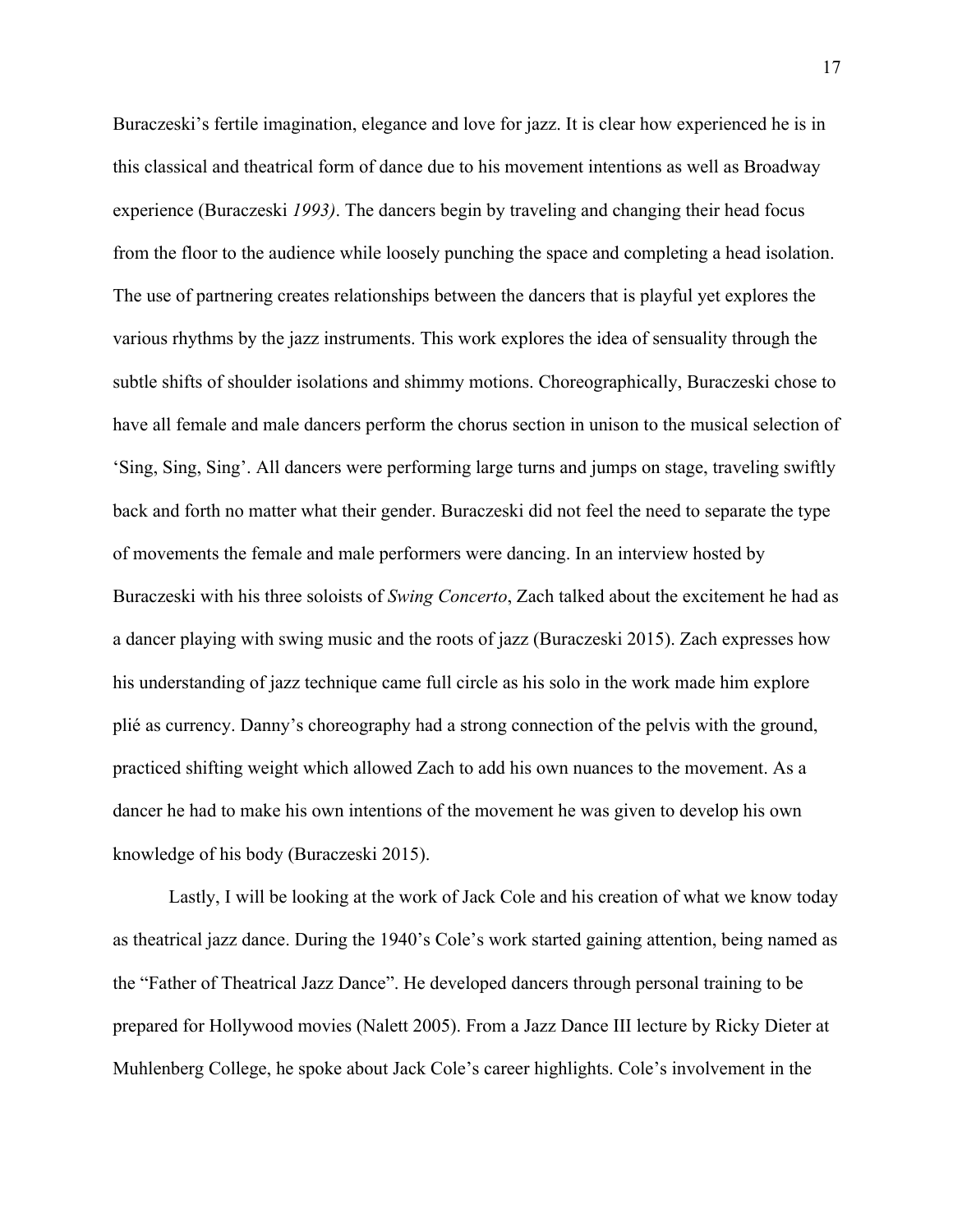Ted Shawn company helped develop his hypermasculine approach to movement, highly against the weak female and strong male persona. He wanted to break the sex and gender norms and internalized suppressed sexuality. Cole's dance works were inspired by aesthetics of Indian and Eastern Asian art, specifically Bharatanatyam technique. It was when Cole got to Harlem where he first combined jazz music with jazz movement and where his own choreographic style came to fruition (Dieter 2020). Watching Cole's choreography in the 1951 film, *On The Riviera*, the feature of Gwen Vernon while performing the Can Can was most striking (MrShowbizman 2012). The dancers are shaking their butts, performing high kicks, and lifting their skirts away from their bottom. In this YouTube clip of the Can Can scene, you can see how the arm movements have integration of Bharatanatyam, while using authentic jazz dance in theatrical choreography. Another thing I picked up on was the exclusion of black dancing talent in Hollywood. As discussed earlier, black dancers were not included on the concert dance stage either right away.

## *Conclusion*

I believe that jazz dance was intended to express emotion and feeling through sensuality. Its sexual African roots have created an image to some that it is a promiscuous and erotic dance form. Jazz dance's similarities to strip club dance also reveals its sexual undertones. With that being said, I find it silly to not recognize jazz dance as being both sexual and sensual. Sexuality and sensuality are better understood through the analysis of movement quality, mind-body connection, gender and race. The intentions set by the dancer and choreographer are imperative for meaning making and interpretation by the audience. Finally, the objectification of female bodies on the stage have made this research especially important to conduct. This genre of dance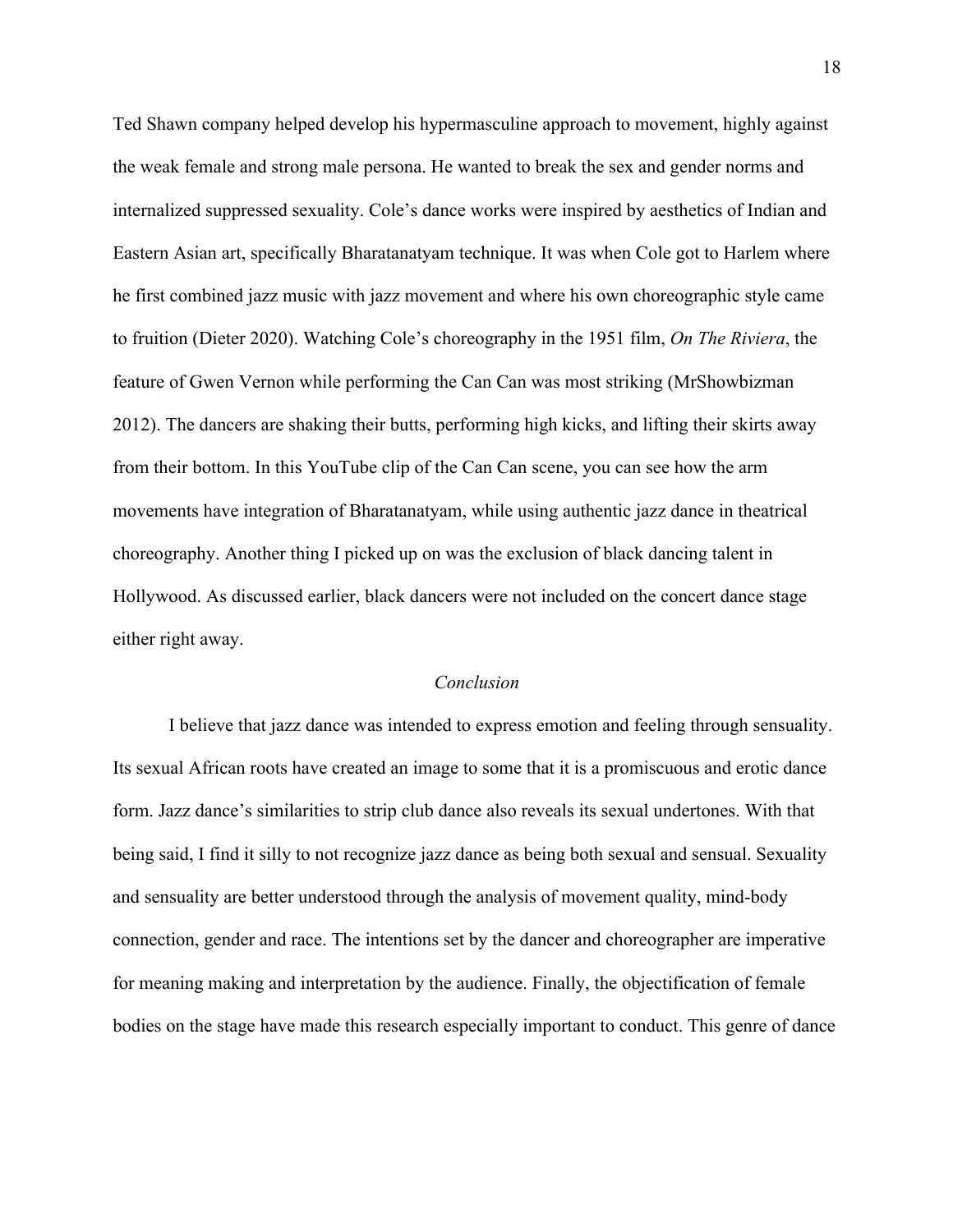often honors its classical roots, yet choreographers today are incorporating their own style to make it an evolving art form. Jazz dance is everchanging.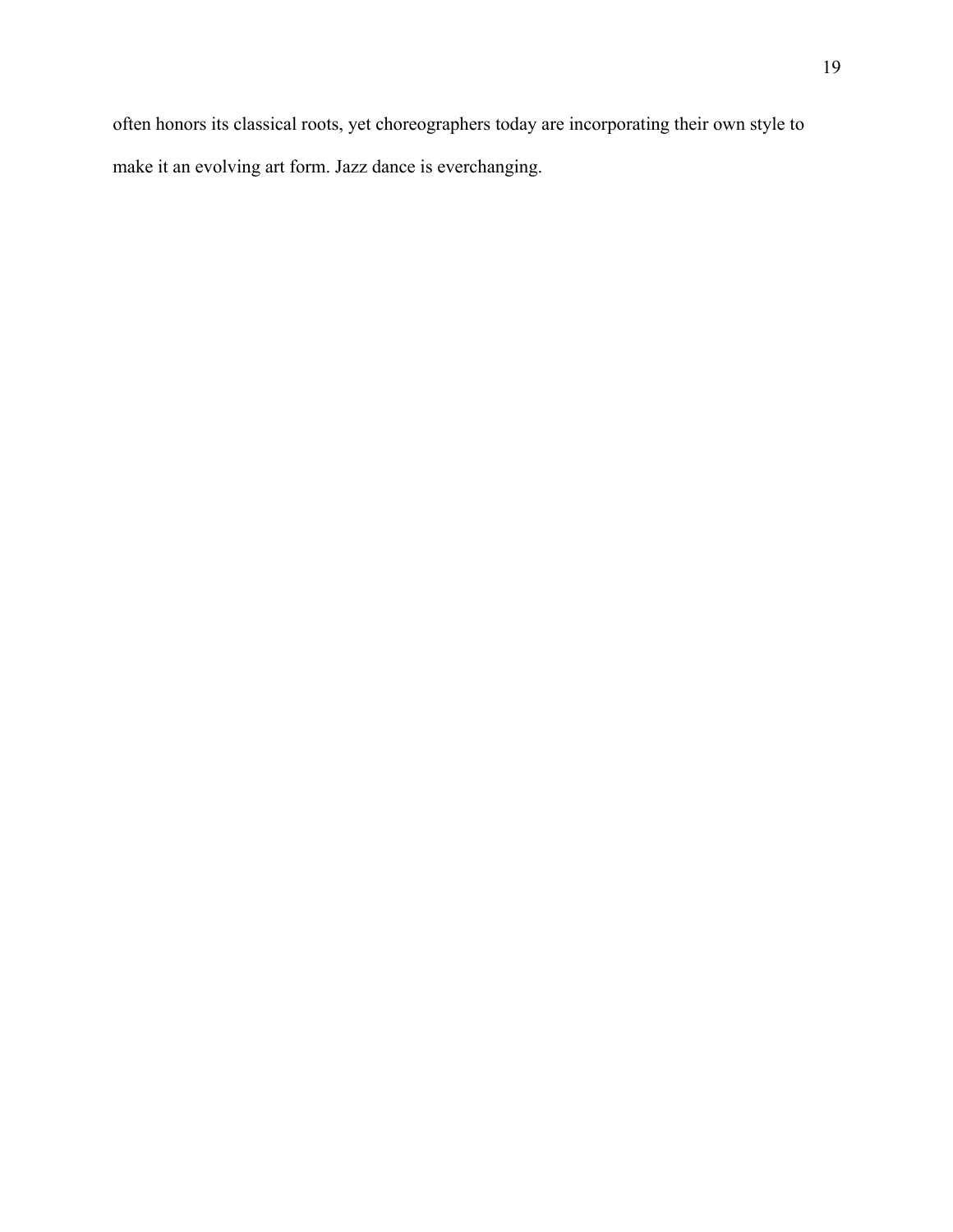## *Bibliography*

Academy, C. (2017, March 21). 5 Things You Didn't Know About Jazz Dance. Retrieved October 05, 2020, from https://www.city-academy.com/news/5-things-you-didnt-know-aboutjazz-dance/

Berson, Jessica. "Introduction: Stripping, Sex, and Starbucks." The Naked Result: How Exotic Dance Became Big Business. : Oxford University Press, January 21, 2016. Oxford Scholarship Online. Date Accessed 9 Dec. 2020 <https://oxford-universitypressscholarshipcom.muhlenberg.idm.oclc.org/view/10.1093/acprof:oso/9780199846207.001.0001/acprof-9780199846207-chapter-1>.

Bissell, Bill [VNV], and Linda Caruso [VNV] Haviland. *The Sentient Archive: Bodies, Performance, and Memory*. Wesleyan University Press, 2018.

Buraczeski, Danny. *JAZZDANCE by Danny Buraczeski: Swing Concerto*. 1993, danceinteractive.jacobspillow.org/jazzdance-danny-buraczeski/swing-concerto/.

Buraczeski, Danny. "Three Soloists – Swing Concerto." *Classic Jazz Dance The Work of Danny Buraczeski and JAZZDANCE*, 13 Nov. 2015, people.smu.edu/dburacze/2015/11/13/threesoloists-swing-concerto/.

Cayou, Dolores Kirton. "THE ORIGINS OF MODERN JAZZ DANCE." The Black Scholar, vol. 1, no. 8, 1970, pp. 26–31. JSTOR, www.jstor.org/stable/41206251. Accessed 21 Sept. 2020.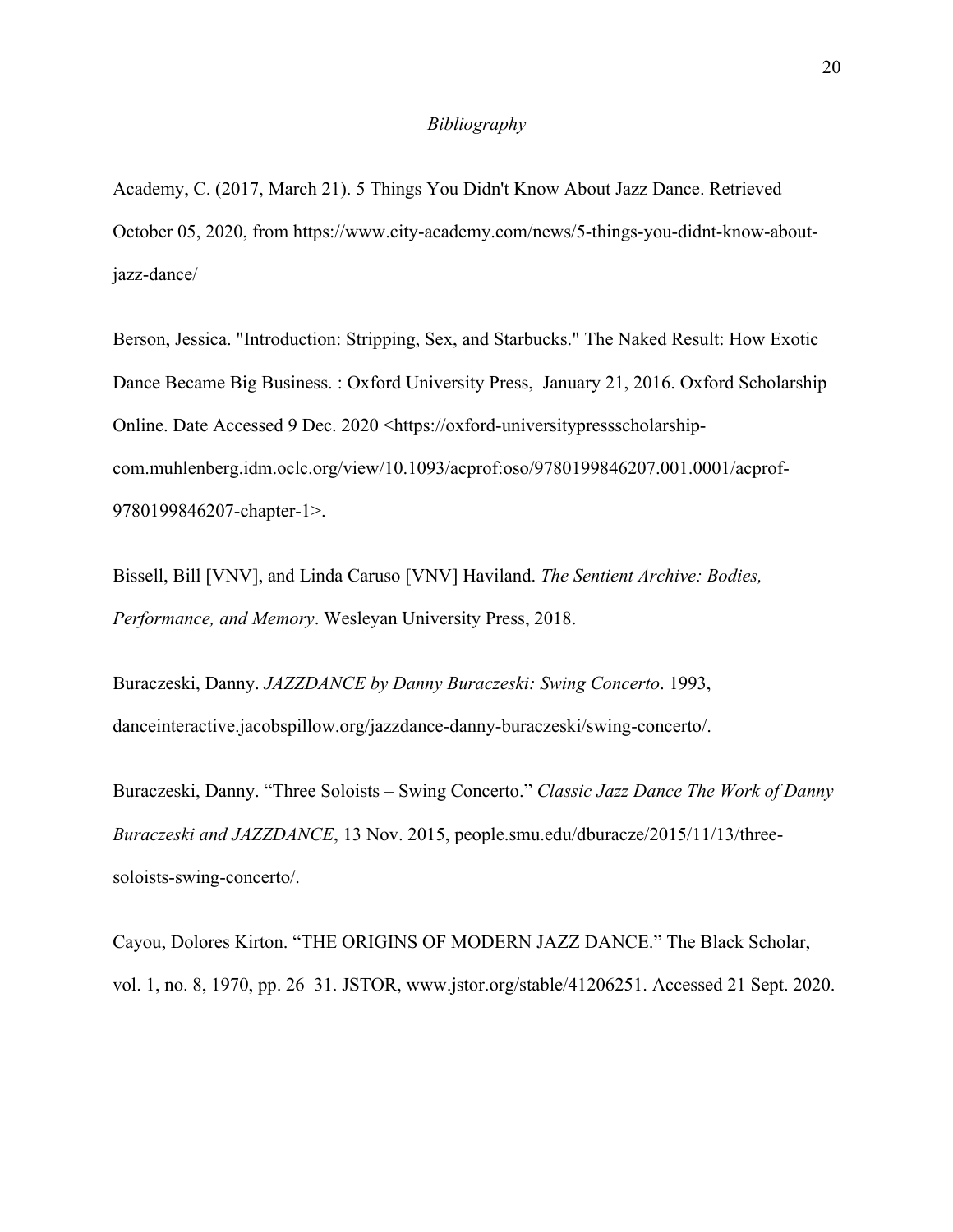Center, B. (2019, February 20). The Historical Roots of the Sexualization of Black Women and Girls. Retrieved October 21, 2020, from https://www.blackburncenter.org/post/2019/02/20/thehistorical-roots-of-the-sexualization-of-black-women-and-girls

Dance Spirit. (2019, September 06). The Jazz Breakdown. Retrieved December 09, 2020, from https://www.dancespirit.com/the-jazz-breakdown-2326335865.html

Dieter, Ricky. "Jazz Dance III: Jack Cole." Nov. 2020, Allentown, Muhlenberg College.

Guarino, L., & Oliver, W. (2014). Jazz Dance: A History of the Roots and Branches. Retrieved from https://muse.jhu.edu/book/28778

Hannah, J. L. (2010). Dance and Sexuality: Many Moves. *Journal of Sex Research, 47*(2-3), 212- 241. doi:10.1080/00224491003599744

Joanne. *A Brief History Of Jazz: Articles*. 2008, stellabooks.com/article/a-brief-history-of-jazz.

Lehrer, Jon, and Nan Giordano. *Giordano Moves*, 2011, www.youtube.com/watch?v=zAJ4F01kHSE&t=228s.

Mauro, Lucia. "Gus Giordano Retrospective More like a Demo than Tribute." *Chicagotribune.com*, 25 Aug. 2018, www.chicagotribune.com/news/ct-xpm-2005-03-19- 0503190268-story.html.

MrShowbizman, director. *On The Riviera Can Can*. *YouTube*, Nov. 2012, www.youtube.com/watch?v=1kV2e7fkUoQ.